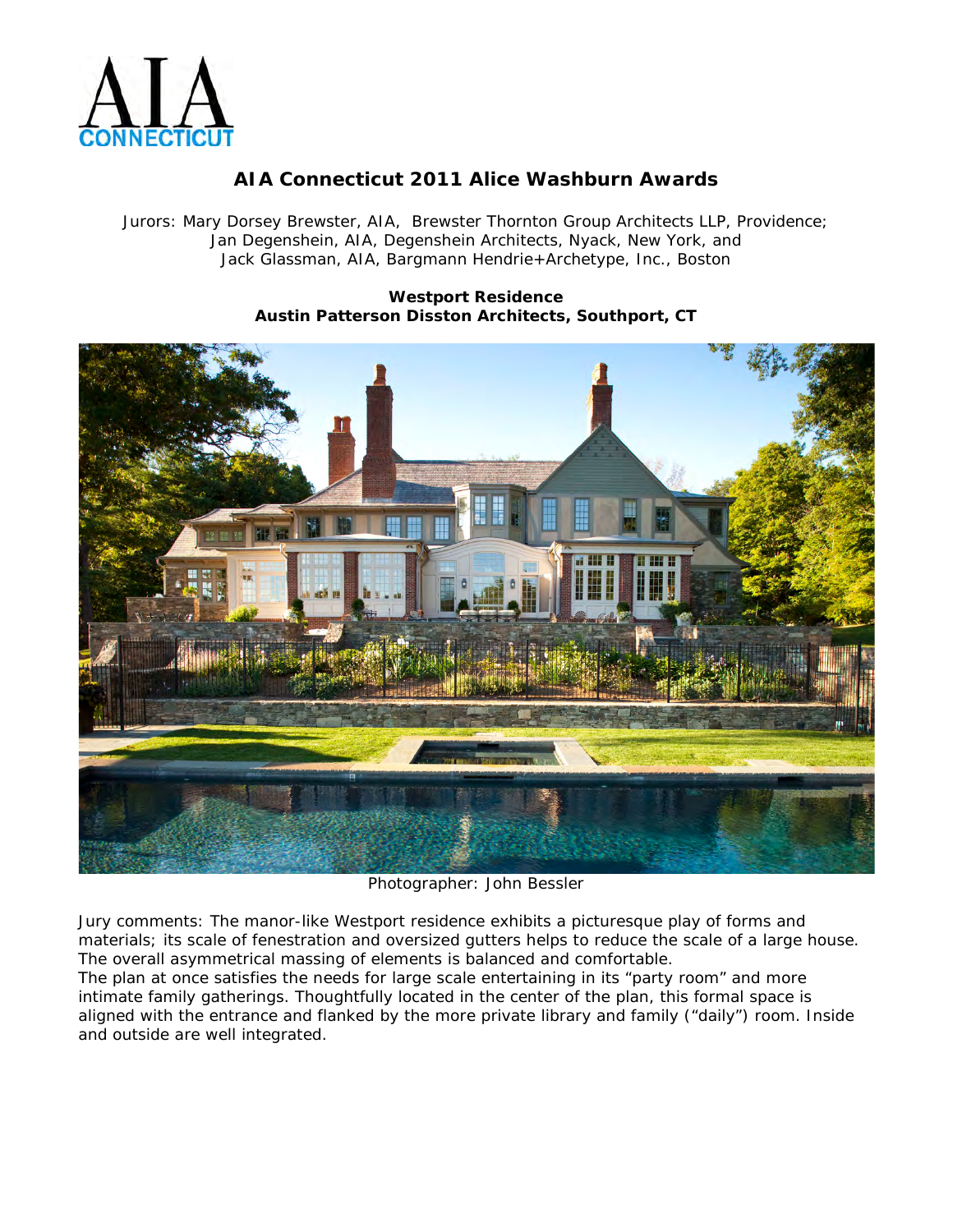

# **AIA Connecticut 2011 Alice Washburn Awards**

**Honorable Mention**

**Heusted Residence, Old Greenwich, CT Edificio, LLC, Hamden, CT**



Photographer: John M. Cerritelli

Jury comments: *Massing creates a nicely integrated urban lot solution, respecting its neighbors. The details are clean, consistent and coherent in the arts and crafts, craftsman vocabulary, with paired, tapered columns on deeply overhanging porches. There is attention to daylight, with little touches such as glass door knobs. The auto port is a well-integrated feature, its massing and detailing elevating what might have been a mundane or intrusive element. The floor plan combines the best of contemporary and traditional lifestyles.*